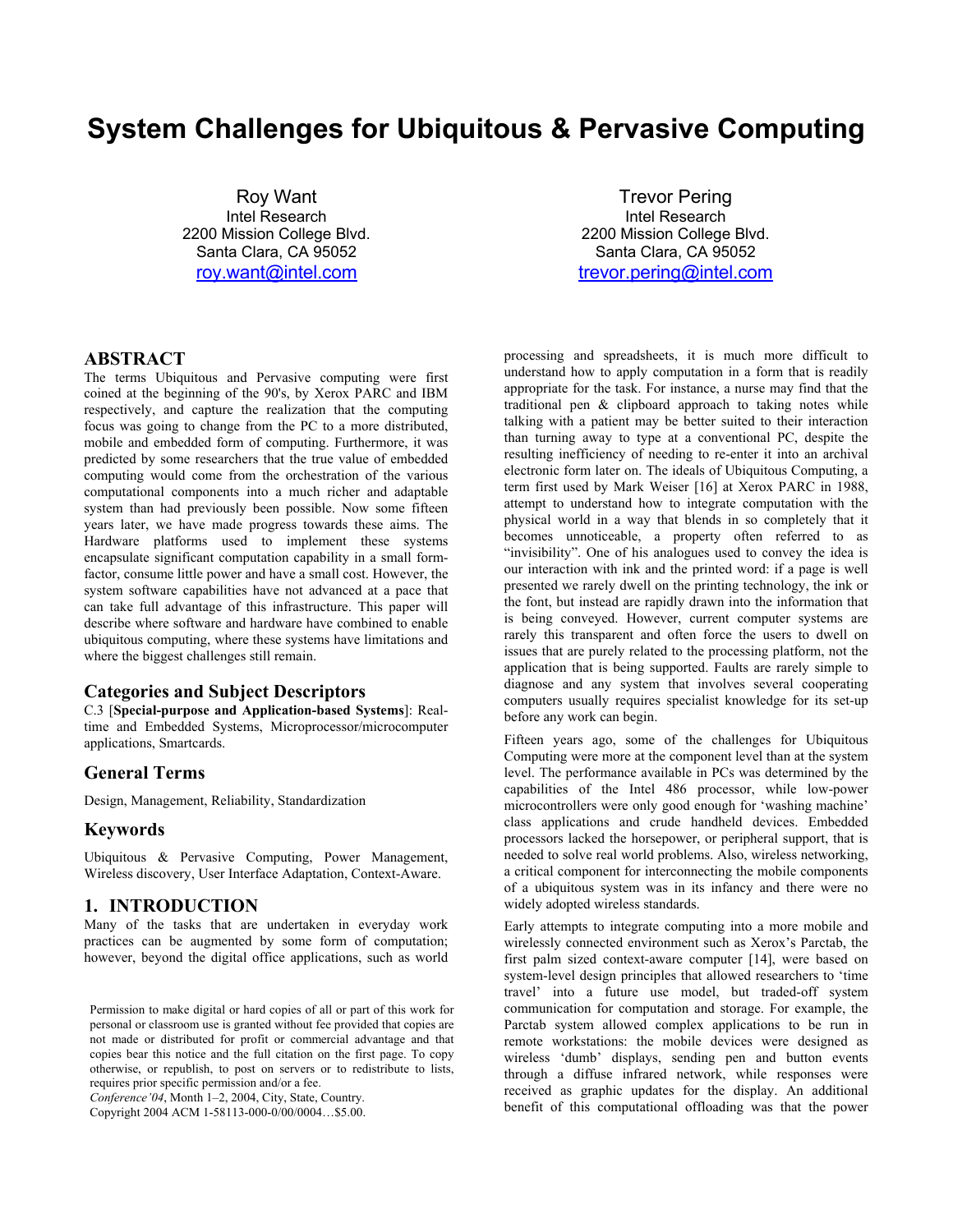budget in the mobile devices became manageable, and they remained small. Currently, the important difference between these heavily networked systems and those using today's technologies is that the trade-off between communication, processing, and storage in these systems has shifted and is continuing to shift in favor of more computation and storage in the mobile system components, allowing lower interaction latency and more resilience to disconnected operation. However, software engineering techniques have not as yet adapted to offer an easy way for developers to balance these considerations, highlighting an area for future progress.

Now with Intel XScale class processors available at clock rates reaching upwards of 0.6GHz, flash memory subsystems exceeding 1GB, and power budgets of only 500mW, it becomes practical to run complex calculations locally and only use the communication channel to capture ephemeral data, control other systems, to send messages, or to convey the results of a calculation. Furthermore, the growth of the storage component is exponentially outstripping the bandwidth improvements in the communication channel. Thus from a pragmatic software engineering perspective, preloading content in mobile devices will become the favored design approach. At this time, it is still important to carefully consider what needs to be preloaded, but as the exponential storage curve continues upward, everything that might be needed while mobile, will be preloaded as a matter of course and the algorithms can become less selective.

Although systems have continually been improving, power has always been a thorn in the side of the Ubiquitous computing vision. Since computation as we know it is based on electronic devices, Ubiquitous computing also implies the ubiquitous need for power. For fixed infrastructure, wired power suffices, and it is the general reliability of the commercial power grid that has fuelled the electric and electronic product economy. Batteries, induction, or energy scavenging from the local environment can provide power for mobile devices; but chemical-based battery technology continues to be the optimal choice. If you have smoke detectors in your home, which are now inexpensive enough to put in most rooms, you will go through the yearly ritual of changing batteries to ensure reliability, and will immediately resonate with the problems facing pervasive computing. For many mobile or embedded applications, such as sensor systems, power can be conserved through judicious control of its active operation. However building distributed systems using conventional software tools leaves these issues unaddressed, and the power consequences for creating software abstractions or using higher-level languages such as Java, may not be exposed to the programmers.

As each of the basic components required for Ubiquitous computing have fallen into place, the limitations on success have moved to the higher levels of abstraction. Low power radio technologies and common standards exist, but individual standards typically address a specific usage model and, when taken individually, do not typically present the best overall solution. Radio hierarchies [8], which aggregate the capabilities of any number of individual solutions, offer a more complete and advanced capability, but will require software engineering work to effectively abstract the idiosyncrasies of the various underlying technologies to present a uniform interface for applications. At the basic level, this technique consists of understanding how the low-power Bluetooth standard could

augment standard WiFi network operation, offering a lowerpower solution with the same long-range and high-bandwidth capabilities.

Another component that plays a crucial role in the evolution of ubiquitous systems is the display. Early portable LCD displays, although low power, were monochrome and low resolution. It was hard to meet the ideals of device 'invisibility' when the medium used for information transfer was well below the necessary readability threshold. Displays have steadily increased in quality: Color is now standard, and the resolution well above that used by television – a metric for large-scale acceptability. Quality displays are even appearing on inexpensive cell phones as the current ~600 million units annual sale is driving down cost, and driving-up technical competition on a feature-by-feature basis. However, applications are still written with a particular display format in mind and do not have the ability to transform their layout from one set of display dimensions to another. As wireless capabilities become more prevalent on all devices, the use of a device's display may no longer be limited to the device it is physically attached to. A computer with an impoverished display can now consider broadcasting its display pixels across a wireless link to a computer with better screen quality. The challenge presented here is how to build design tools that can abstract away the size of the display at the time an application is written.

Location technologies were an integral part of the vision of early Ubiquitous Computing systems. At that time unique location finding technologies, such as the Active Badge [15] had to be devised in order to provide in-building location services. However, with the advent of standards such as 802.11b/g location, to some reasonable level of accuracy, can be determined using the underlying properties of the wireless system [1]. Even Bluetooth provides this capability by the very nature that it is a short-range wireless technology, in most implementations not extending more than 12 feet. Ambiguities about what is close, due to walls and other physical partitions, can be removed if a comprehensive model of the environment is known ahead of time (sometimes called the *world model*). The use of location and other environmental knowledge in ubiquitous systems is usually referred to as being *context-aware*, and holds promise to simplify the interfaces we present to our mobile users, adapting them to the current situation. However, most computerized organizational support systems do not take advantage of location, and this presents an opportunity for future system designers.

In the remainder of this paper we focus in more detail on the challenges for ubiquitous computing systems, the progress that has been made towards a solution, and the software engineering work that still needs to be done by our community. We will conclude this paper with a summary of the most salient issues that need attention in this area.

# **2. FACING THE CHALLENGES**

There are many challenges facing the design of successful ubiquitous computing systems. Here we focus on four of the issues for which progress is being made and therefore represent a challenge worth undertaking: power management, wireless discovery, user interface adaptation, and location aware computing.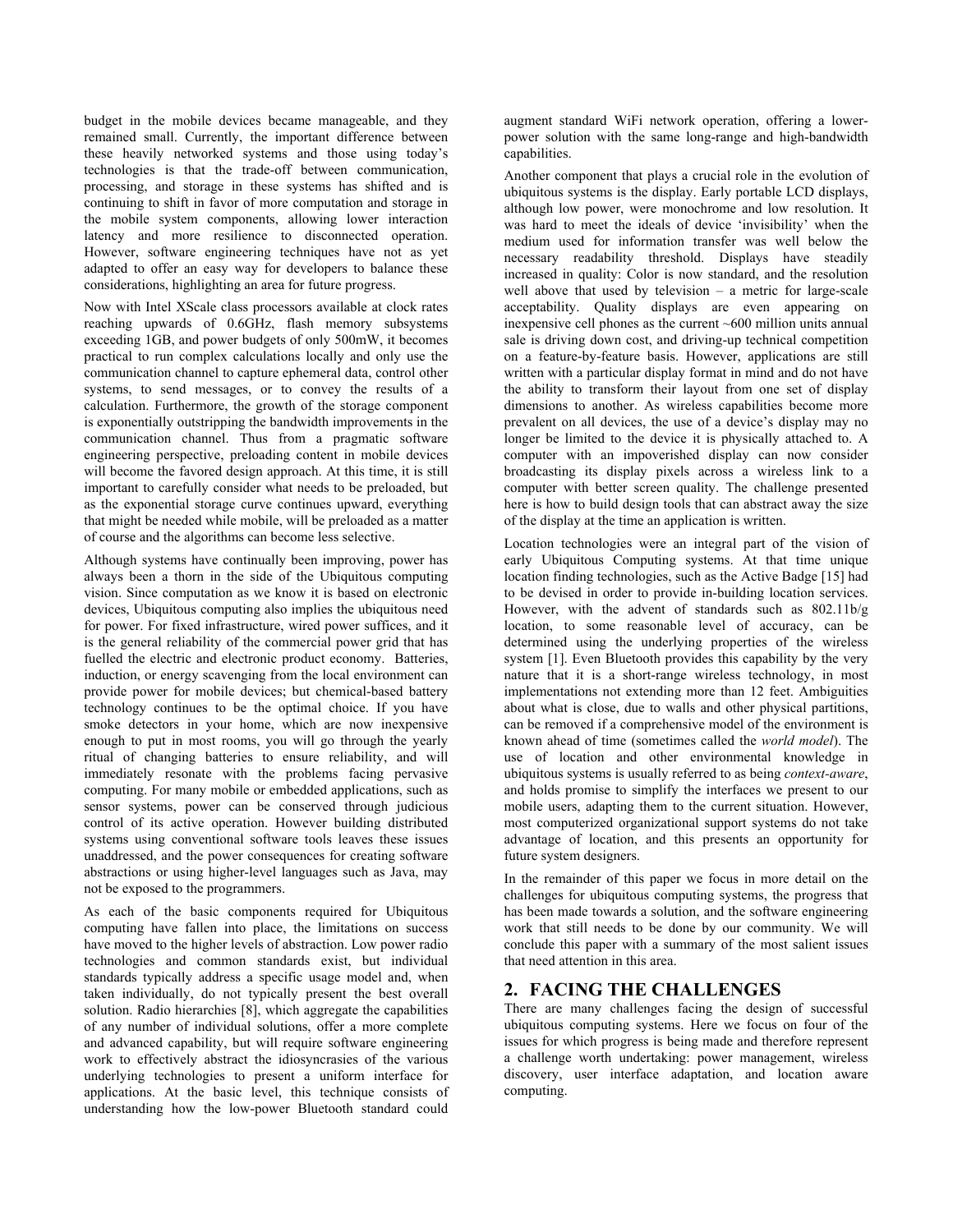## **2.1 Power Management**

The power consumption of Ubiquitous computing devices can be divided into three main components: processing, storage, and communication. For each of these categories, there is usually a technique for controlling power that involves "turning a knob" for a given component: reducing power by decreasing speed, range, or capacity by simply lowering duty cycle or an operating parameter of the device. For example, it is quite easy to lower the power of a wireless transmitter by reducing the output power, effectively reducing its range. Alternatively, it can be highly effective to control power by switching between heterogeneous subsystems within a conceptual element of the system: e.g., to switch between radio technologies such as Bluetooth and WiFi for wireless communication. However, this technique, which can offer an order-of-magnitude improvement in power consumption, requires more software support to deal with the accompanying heterogeneous software interfaces to these systems.

Processing is a highly variable component for a ubiquitous computing platform – its requirements can very from very little for simple monitor-and-wait applications to extremely high for computationally intensive tasks such as running a neural net. Within a single processor, it is possible to control the power consumption by either selectively deactivating individual blocks, like the multiplier, when they are not in use or lowering the operating voltage to slow the part down and also reduce the energy per operation using a technique known as DVM [7]. Beyond this, it can be highly effective to control power consumption by utilizing multiple kinds of processors within a system: for example, a full-function processor for the main computation, an embedded microcontroller for sensor monitoring, and a network processor for processing network packets. In fact, many systems already possess multiple processors, e.g. the firmware in a wireless card, but their functions are largely hidden, reducing their overall effectiveness. The software engineering challenge is figuring out a way to expose the processing components of individual subsystems for general use, allowing a system to "push down" some operations to the sub-processor when beneficial; furthermore, this would need to be done in a flexible manner, so that the software language used is not tied to the specific components, allowing a write-one run-anywhere policy for such hierarchical processor systems.

Wireless interfaces present a similar challenge to that of multiple processors. WiFi, Bluetooth, Zigbee, and Ultra Wide Band (UWB) are all either existing or up-and-coming radio standards with widely varying capabilities and characteristics. Each one has various power-control and performance settings, for example the basic transmit strength or listen duty cycle, but an order-of-magnitude performance gain is possible by utilizing multiple radios in one system because each technology is individually targeted at a specific usage model. For example, WiFi is suited for in-home wireless Internet browsing, while Bluetooth is better suited for low-power devices such as cellphones. Often, the overall optimal solution will require combining multiple radio systems into one device: organizing them as a *wireless hierarchy* [8], that, for example, capitalizes on the low energy-per-bit of WiFi, but can rely on the low standby power of Bluetooth. For the implementation, each radio system encompasses different characteristics, connection model,

and programming interface. The software engineering challenge is to provide a layer of abstraction that effectively offers the overall best service to the platform without unnecessarily complicating the higher-level interfaces. For example, a way to offer the power saving benefits of using Bluetooth within the context of an in-home WiFi network, even though a single Bluetooth node will not reach though an entire house.

Local storage is another sub-system that can consume considerable power in a Ubiquitous system. There are many different kinds of storage media that are available for such systems: physical disks, flash, DRAM, SRAM integrated with the processor, etc… Similar to the processor- and wirelesssubsystems, each kind of storage presents a different power profile to the system. Flash, for example, is very good for idle and read power, but is considerably lower density than a physical disk and is very slow for writing. Similarly, SRAM is very low power but at a fraction of the density of DRAM. Likewise, the software engineering challenge is to provide flexible access to storage capabilities without over complication. One concrete example is managing the power consumption of a full-fledged operating system like Linux in the embedded environment. Although it provides a great wealth of capabilities, its operational memory footprint will be considerably larger than a purely embedded operating system like TinyOS [5]. This operational footprint is important because if it was small enough to fit in the system's available SRAM, the system could powerdown its DRAM during an extended sleep operation while still offering quick-wakeup capability (i.e., without having to reboot).

These three basic components all have great potential for power optimization at the considerable risk of overcomplicating the software interfaces. The reason systems like Java, Linux, and TCP/IP networking have become so popular is that they are uniform: software engineers don't need to do something different for different environments. True, they don't always live up to the "write once, run anywhere" mantra, but they at least offer a "learn once, use anywhere" environment, which greatly increases their potential. The challenge with these heterogeneous systems, which offer a complex array of capabilities and trade-offs, is to generate a similar uniform interface that programmers can utilize. There are obviously other considerations with power, as described briefly in the following section, but the ability to effectively manage the applications running on embedded platforms is a key enabling step.

# **2.2 Limitations of wireless discovery**

Another significant problem facing emerging Ubiquitous and Pervasive computing systems is the management of the many small computing nodes comprising a large, complex system. In the early days of computers, there were many people using one computer; then, with the PC revolution, we reached an era of one person relating to one computer; now, starting with the introduction of cell-phones and other portable electronic devices, we now have multiple computing devices associated with each person. As the number of computers per person increases, the conceptual, physical, and virtual management of these devices becomes a problem. Going forward, embedding processing in everyday objects, such as a coffee cup or chair,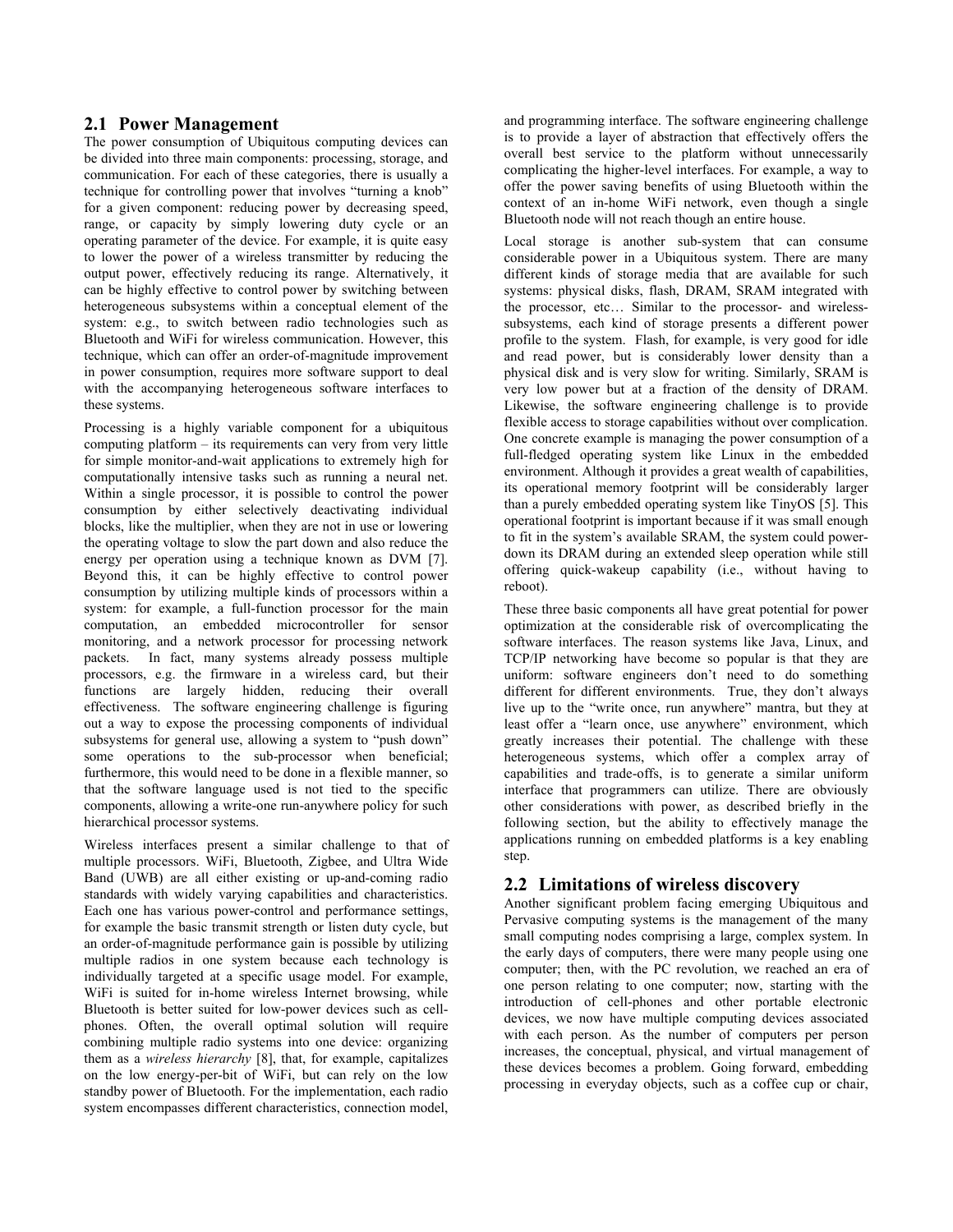exasperates this problem: drastically increasing the number of computing devices that must somehow be managed.

One major problem facing any large collection of small devices is just a basic understanding of what exists: if I know something exists, how do I find it, or, if I have a collection of devices, how do I know what they are? Often, people have trouble keeping track of just their keys and cell-phones – imagine this problem on a grand scale where there are hundreds of devices around the house waiting to be lost, found, and eventually used! One solution to this problem is to release objects from a specific designation, and treat a coffee cup as just *a* coffee cup, instead of a *specific* coffee cup. This shift, which will make it easier to juggle a multitude of devices in the physical space, raises a challenge for software systems that now must be able to interact with many devices that have no unique individual address or identity. Typically, computer systems are addressed by a unique name, IP address, or MAC address – a convenience that just may not exist in a deeply embedded environment.

Several emerging technologies, such as UPnP [12] and Rendezvous [10], specifically aim to make it easier to manage multiple devices in the home environment. For example, they aim to make it easy to bring home a new device, such as a printer or stereo component, and hook it up to your home network: You bring it home, plug it in, and use your desktop PC or smart TV to coordinate its actions with other devices. By utilizing the infrastructure supplied by a coherent home network and desktop PC, this system makes it easy to connect devices – however, requiring manual connection and configuration would quickly become onerous for a large number of very small devices. So, although these technologies work for individual devices that can be recognized and handled by people, it is not clear how they will adapt to the challenges outlined in the previous paragraph.

At a basic level, Ubiquitous and/or Pervasive devices will not always be plugged into a wired network, requiring integrated wireless discovery techniques that raise significant questions about network integration. One significant problem in this space is the basic neighbor's printer problem: how do you integrate a new wireless printer into your home network without accidentally incorporating your neighbor's printer, or giving your neighbor access to your device. Basically, wireless networks are virtual in their physical topology – it is easy for them to co-exist in the same space while presenting a different logical construct to the user – a problem that is not nearly as common with wired networks. One solution is to require physical interaction with your new device, maybe temporarily plugging in a USB cable to initially configure the setup, or maybe you assume/hope that your neighbor bought a different model printer than you, making it easy to discern. But in the end, this simple scenario of bringing home a new device with "easy to use" wireless networking raises many fundamental challenges about how these devices are connected and associated. Now, just imagine this problem for a hundred small embedded computing devices!

The shift from single devices with well-known names and easy to discern network connections to a multiplicity of semianonymous objects arbitrarily connected to other nearby objects, presents a significant challenge for both software engineering and the basic supporting technologies. Systems will need to be

mode intelligent and adaptable, automatically figuring out which devices are appropriate for any given set of interactions, and which devices "belong" in a particular space. Of course, on top of this there is also the quintessential problem of power management: how can you find and replace all the batteries needed to power the multitude of devices in an environment! Solutions to these problems must balance ease of use, privacy, security, cost, maintainability, and any number of additional constraints, making them anything but trivial.

#### **2.3 User Interface Adaptation**

A characteristic of Ubiquitous Computing systems is that they integrate a wide variety of devices from very tiny sensors, to palm, notebook and workstation computers, each with very different display sizes. From a system designer's point of view, applications need to operate effectively in this heterogeneous environment, and the users must be able to gain control of each component unencumbered by the physical difficultly imposed by size. For example, tiny devices imply tiny displays, and even the best UI design at this scale requires the user to navigate a series of terse menus. The problem is illustrated by typical experiences with PDAs, often loaded with features but never used because they are buried in the complexity of the interface. A colleague recently recounted an anecdote about beaming a phone number between two Palm devices (while under some time pressure) using an Infrared link, and in the end giving up, instead resorting to writing the number on a post-it note, and sticking on the recipient's PDA.



**Figure 1: UI sharing between a cell phone and a laptop computer, across a short range wireless link.**

When users need access to information contained in a computer, the most effective interfaces are those well adapted to people. Long before computers existed many mechanical and informational tools were honed based on this principle, for example, books can be manufactured at any scale, but paperbacks are the convenient size they are because they are optimized for readability and portability. When building small devices for Ubiquitous computing applications, a means to adapt the interface to a more person-oriented size can make the difference necessary to cross the usability threshold. Consider the cell phone, perhaps the most successful Ubiquitous Computing device to date, but limited by its size (and the trend to keep building them smaller), the display is also constrained. But by using a local wireless-connection to a more capable device, it is possible to access data on the phone using a familiar web browser interface on a full-sized desktop display. For example, in an extension of Intel's Personal Server project [13]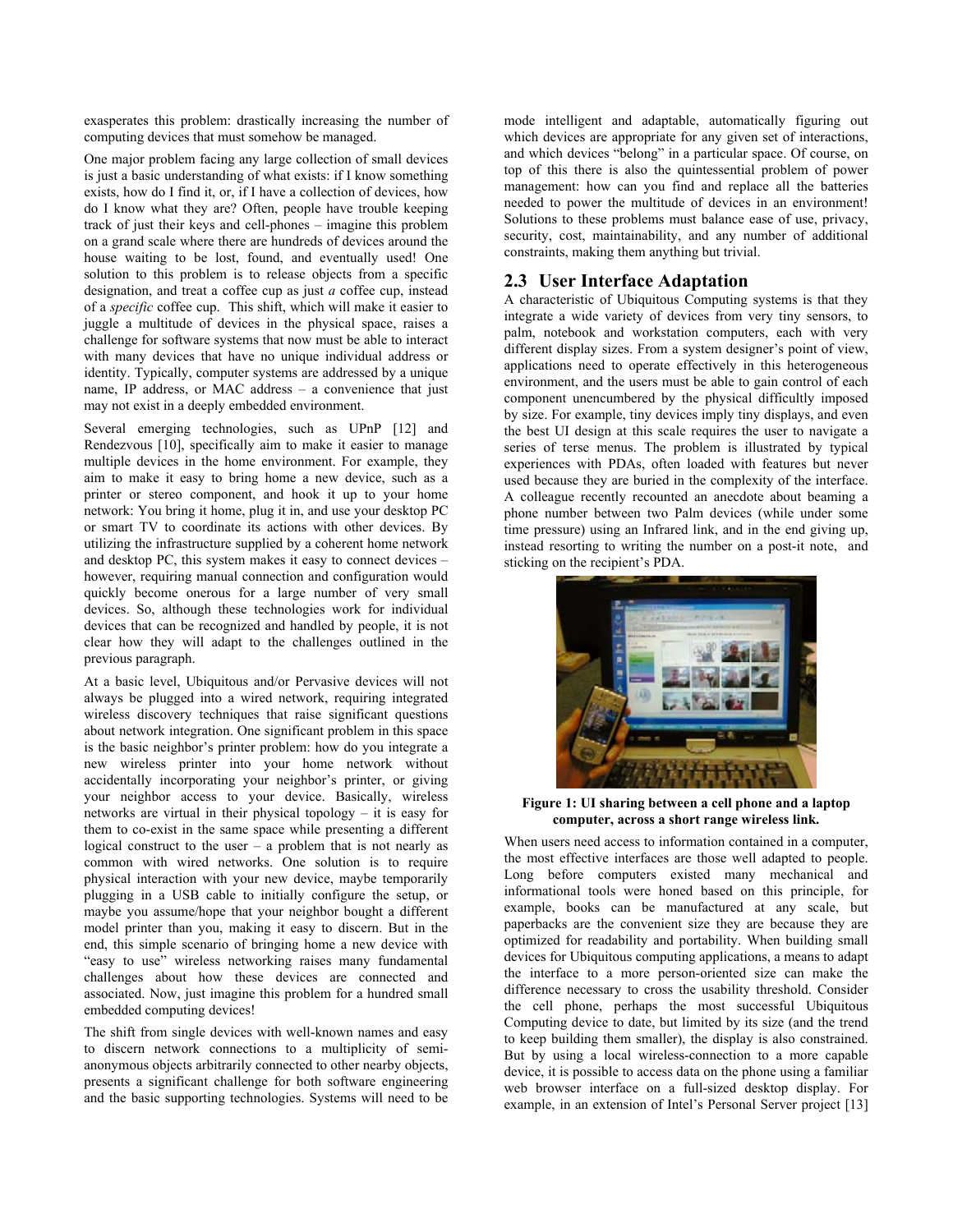in figure 1, the photos taken by the phone can be browsed and selected on a large display for transfer to the PC, though a wireless link.

To take full advantage of this capability, applications written for use with the phone display need to be able to adapt to a larger display when it becomes available. There are also occasions when information flow from applications written for servers with large displays would like to shrink their output for display on a smaller device. This situation occurs today with WAP based phones that wish to access WWW content providers such as yahoo.com. Current approaches detect the type of device in use and connect to a server capable of generating the required graphic elements on the small display, but to make use of this model the content for the smaller display size needs to be individually crafted.

A more flexible approach would allow application writers to generate UIs based on an abstract definition of the user interface and in combination with knowledge of the capabilities of the target display, generate the user interface components on the fly. In an exploratory toolkit called PUC [6], four components are needed to build such a system, a 1) user interface specification language 2) two-way control protocol, providing an abstracted communication channel between the application and user interface, 3) appliance adaptors, allowing the control protocol to be translated into the primitives available on the target device, and 4) the graphic user interface generator. Other toolkit examples are SUPPLE [3] and iCrafter [9]. Despite the success of this work it is a hard to create the building blocks that will result in widespread use and be adopted by product designers as a standard.

For any software product, the user interface is the one piece of the system that is placed in full view of the customers, and may make or break the business depending on its usability. For dynamic UIs, designers would be uncertain of how their application will manifest itself on the various screen sizes used by their customers. These problems are similar to those facing the designers of websites requiring the presentation to look good on a variety of browser's screens. Often, the lowest common denominator ends up defining the result; however, software tools that clarify the result across a common range of target platforms can mitigate this issue. The up side has great potential as the richer the display, the richer the automatically generated UI, and potentially the better the user experience. In Ubiquitous Computing environments, the range of target screen sizes is far greater than typically found in the PC world; therefore, if the software products continue to work in these environments, the market size and potential revenues will be considerably larger. However, significant software engineering hurdles still remain in creating standards (the HTML equivalent for adaptable UIs) and the basic mechanisms to generate and display content to the user.

# **2.4 Location Aware Computing**

One of the distinguishing features of Ubiquitous Computing over conventional distributed computing is the use of location to augment the data services available. Unlike the Internet in which a server is typically unaware of the location of the client, when computing becomes embedded into the local environment. interaction can be customized to improve the result. For example, a query about the multimedia equipment nearby can be automatically qualified by the current location and return information that is relevant to that room, rather than all the facilities available in the building. Likewise information accessed at a particular location on one occasion can be remembered and potentially offered to others who are about to make similar queries, thus opening up options that some people may have been unaware of.

The use of location context goes beyond just knowing where you are, but can take into account 'who' is with you, further building contextual clues about the activity undertaken at that time. A system supporting a conference room application might automatically provide electronic links on an electronic whiteboard referencing all the documents that were accessed by that group on the previous occasion they met. Likewise, messages with a low priority might not be delivered with an audible notification to a laptop, if the system is aware that other people are nearby and a meeting is likely to be in progress.

In universities, experimental context-aware toolkits [2] have been built to facilitate the design of context-based systems. However these tools have not seen widespread adoption. One possible reason is the uncertainty of location estimates: it may not be possible for a system to know exactly where something is, so how does it describe the range of possible locations? To address these concerns, research at the University of Washington [4] created the Location Stack as a means of working with several sources of location information at once, and fusing the data together in a way that improved the overall accuracy and allows applications to understand the error distribution involved with the location estimate.

There are clear indications that location-based data enables valuable applications. ATT's M-mode service has a feature to allow its clients to make location queries such as finding the nearest restaurants, based on location data inherent to the current cell tower in use. The most successful search engine, Google, has recently added *local search* to their search engine, allowing a query to be qualified by location. At present, a user is requested to type in a qualifying string for the location (assuming they know it), but this service is ripe for extensions based on GPS and other location automation technology. Successful adoption of these services in the metropolitan area may well provide motivation for system designers to use these techniques at the local level, in much the same way that global web searches, are being complimented with *Google Desktop* in order to have a similar service run on the file system of a personal machine.

To date, the tools for location-based applications have not been available on mass to the industry. Although we now know how to turn wireless infrastructure into location-finding systems, these mechanisms have not filtered into the standard system building tools. A challenge for the community is to take these techniques and turn them into location-based APIs at the platform level, which can then be accessed on a wide variety of devices and utilize a variety of location technologies.

#### **3. Conclusion**

Many of the visions of computer science such as artificial intelligence, image recognition, and natural language interaction, have proved extremely difficult to achieve. The impressive calculations performed by a computer are far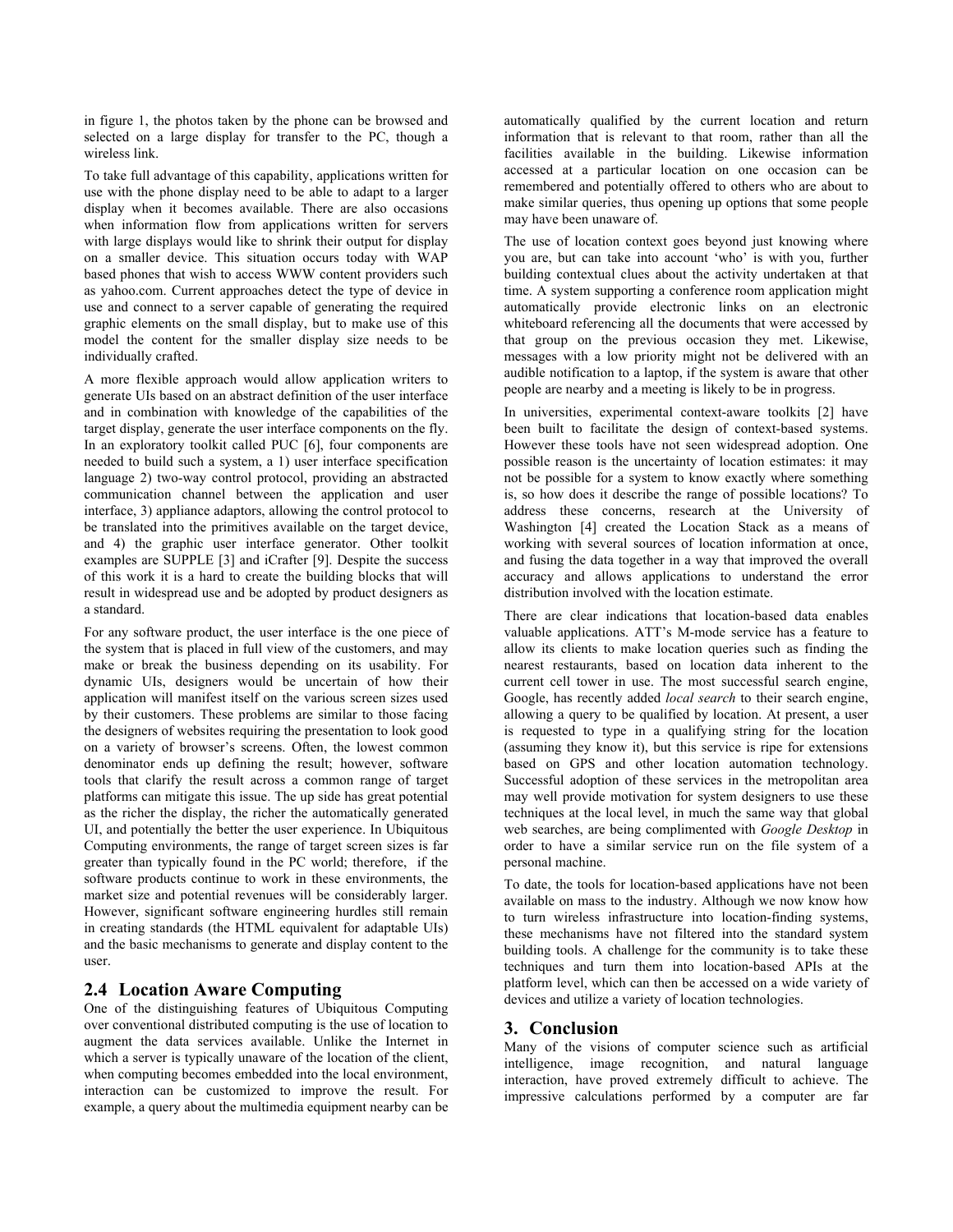removed from the kind of open-ended problems presented by real world situations, and are not readily applied to the solution.

Ubiquitous and Pervasive Computing were in some senses a way of taming real environments by placing embedded computation directly in the artifacts that are needed for physical work, and using orchestrated wireless communication to build a fully integrated system, with greater user value through augmentation. However, even this simplified model of the world presents difficult problems that are not easily resolved. Early on the issues related to the inadequacies of fundamental components such as displays, low-power processors, highcapacity memories or wireless standards. More recently the limitations are associated with high-level system issues, such as power management, the co-ordination of wireless services, application user interface adaptation or the creation of generic capabilities to allow developers access to contextual information.

For example, power management continues to be a problem for ubiquitous systems that involve mobility, or utilize disconnected operation, which by contrast is not an issue for infrastructural computing. Many energy conservation techniques are now well understood and improve the battery lifetime of mobile systems, but power management still needs careful consideration. Although embedded system designers know these techniques, the tools to allow them to be used by system software architects at a high level of abstraction, through conventional programming libraries, are not available. As with all the solutions we find in the ubiquitous computing arena, until they are integrated into standard tools and widely adopted, we will not see the impact that could be achieved.

In this short paper we have focused on issues that are directly related to Ubiquitous Computing, but it should also be pointed out that many of the problems associated with distributed systems in general are also embodied in this area. The design of distributed systems is still hard and when multiplied by a larger number of heterogeneous computers connected by wireless networks become commensurately more complex. Just as in distributed systems, achieving the desired result when all components are fully operational is not necessarily difficult, but when failures occur automating the diagnosis and recovering from the fault is a much bigger problem, and usually requires the users to take some part in the process. However, in ubiquitous and pervasive computing the applications are most likely aimed at diverse work practices with the computation hidden from view, and thus unless the maintenance of these systems can be automated the deployment will remain limited to domains in which the help from an expert is readily available.

#### **ACKNOWLEDGMENTS**

The authors wish to thank Intel Corporation for its support.

#### **REFERENCES**

- [1] Bahl, P.; and Padmanabhan, V. N.,"*RADAR: An In-Building RF-based User Location and Tracking System*" IEEE Infocom 2000, volume 2, pages 775-784, March. 2000
- [2] Dey, A., K.; Salber, D.; and Abowd, G., D., "*A Conceptual Framework and a Toolkit for Supporting the*

*Rapid Prototyping of Context-Aware Applications*", Human-Computer Interaction (HCI) Journal, Vol. 16, 2001

- [3] Gajos, K., Weld, D. "*SUPPLE: Automatically Generating User Interfaces*", in Intelligent User Interfaces (IUI) '04. Funcha , Portugal, 2004.
- [4] Hightower, J.; Brumitt, B., and Borriello, G., "*The Location Stack: A Layered Model for Location in Ubiquitous Computing,*" in Proceedings of the 4th IEEE Workshop on Mobile Computing Systems & Applications (WMCSA 2002), (Callicoon, NY), pp. 22-28, June 2002.
- [5] Levis, P.; Madden, S.; Gay, D.; Polastre, J.; Szewczyk, R.; Woo, A; Brewer, E.; and Culler, D., "*The Emergence of Networking Abstractions and Techniques in TinyOS*", Proceedings of the First USENIX/ACM Symposium on Networked Systems Design and Implementation, 2004.
- [6] Nichols, J.; Myers, B., A.; and Litwack, K., "*Improving Automatic Interface Generation with Smart Templates*", Intelligent User Interfaces (IUI) Funchal, Portugal. pp 13- 16, Jan. 2004.
- [7] Pering, T.; Burd, T.; and Brodersen, R., W., "*Voltage scheduling in the lpARM microprocessor system*" In Proceedings of the 2000 International Symposium on Low Power Electronics and Design, pages 96-101, July 2000
- [8] Pering. T.; Raghunathan, V.; Want, R. , "*Exploiting radio hierarchies for power-efficient wireless discovery and connect setup*", In Proc. of the 18th International Conference on VLSI Design, January 2005.
- [9] Ponnekanti, S., R.; Lee, B.; Fox, A.; Pat Hanrahan, and Terry Winograd, "*ICrafter: A Service Framework for Ubiquitous Computing Environments*." In Ubicomp 2001, pages 56-75. Georgia, Atlanta, September-October 2001.
- [10] Rendezvous, Apple's automatic discovery mechanism for computers, devices, and services on an IP network. http://developer.apple.com/macosx/rendezvous/
- [11] Schilit, B.; Adams, N.; Want, R., "*Context-Aware Computing Applications*", 1st Annual Workshop on Mobile Computing Systems and Applications (WMCSA), Santa Cruz, Dec 1994.
- [12] UPnP, "*Understanding Universal Plug and Play*", Microsoft white paper available at http://www.upnp.org
- [13] Want, R.; Pering, T.; Danneels, G.; Kumar, M; Sundar, M.; and Light, J., "*The Personal Server: changing the way we think about ubiquitous computing*", Proceedings of Ubicomp 2002: 4th International Conference on Ubiquitous Computing, Springer LNCS 2498, Goteborg, Sweden, pp194-209, Sept 30th-Oct 2nd, 2002.
- [14] Want. R.; Schilit, B.; Adams, N.; Gold, R.; Goldberg, D.; Petersen, K.; Ellis, J.; Weiser, M., "*An Overview of the Parctab Ubiquitous Computing Experiment*", IEEE Personal Communications, Vol 2. No.6, pp28-43 December 1995.
- [15] Want, R.; Hopper A.; Falcao, V.; Gibbons, J., "*The Active Badge Location System*", ACM Transactions on Office Information Systems, vol. 10. No. 1, pp91-102, Jan 1992.